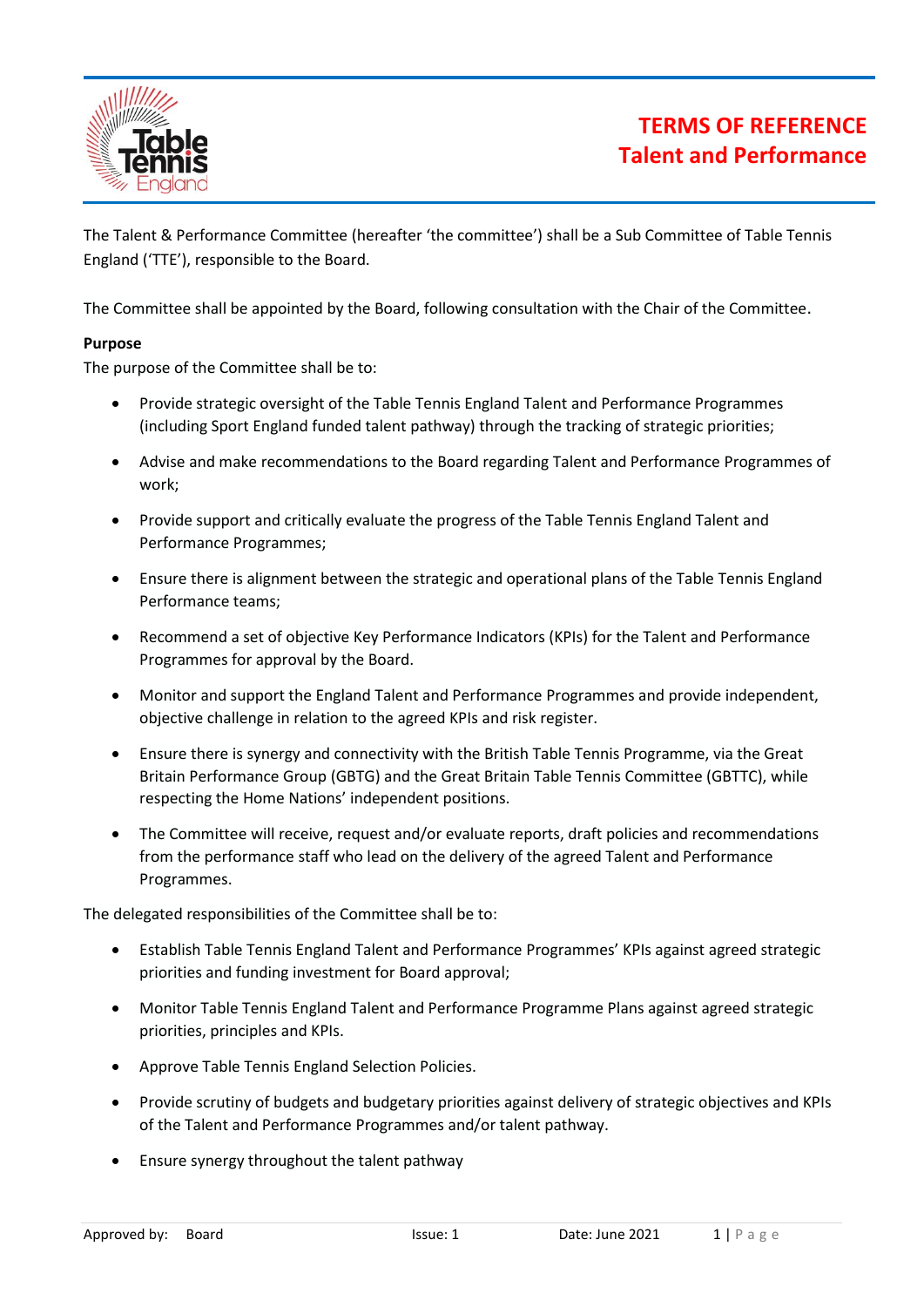

# **TERMS OF REFERENCE Talent and Performance**

### **Composition**

The Board shall appoint the Board Director with the most relevant experience as Chair of the Committee.

All members of the Talent and Performance Committee will be appointed by the Board following consultation with the Chair of the Committee. All Committee members will have experience or expertise in one or more of the following areas:

- 1. Talent development
- 2. Performance sport
- 3. High level competitive play or coaching.

#### **Members**

The Members of the Committee shall be:

- Chair the TTE Board Director with the most relevant experience of and/or expertise in high-performance table tennis;
- Additional TTE Board Directors with relevant experience or expertise in high performance table tennis, talent development or high level competition or coaching in a domestic and/or international environment;
- Head of TTE Performance team or other senior performance team member;
- Up to two co-opted individuals with relevant experience in talent development and/or high-performance playing or coaching table tennis to complement other skills and experience. Individuals may be co-opted by the Board upon recommendation following an open and transparent recruitment process conducted by the Chair of the Committee and two members of the Nominations Committee (including at least one independent director);
- Chief Executive Officer of Table Tennis England;
- The Chair of the Board of Table Tennis England has the option to be a member of the Committee;
- Other members of the Table Tennis England performance staff may attend the committee meetings, provide input to discussions and present recommendations, as suggested by the Chair or the Committee;

All members of the Committee shall adhere to the Nolan principles of Selflessness, Integrity, Objectivity, Accountability, Openness, Honesty and Leadership.

#### **Meetings**

The Committee will report to the Table Tennis England Board at each Board meeting, providing Talent and Performance Programmes updates, identifying risks and successes, and making recommendations.

The Committee shall meet a minimum of four times a year. These can be virtual or physical meetings.

The quorum of the meeting shall be a majority of the Committee including at least one Director (who is not the Chief Executive Officer). At any meeting of the Committee at which the Chair is not present the other members of the Committee shall agree a Chair for that meeting.